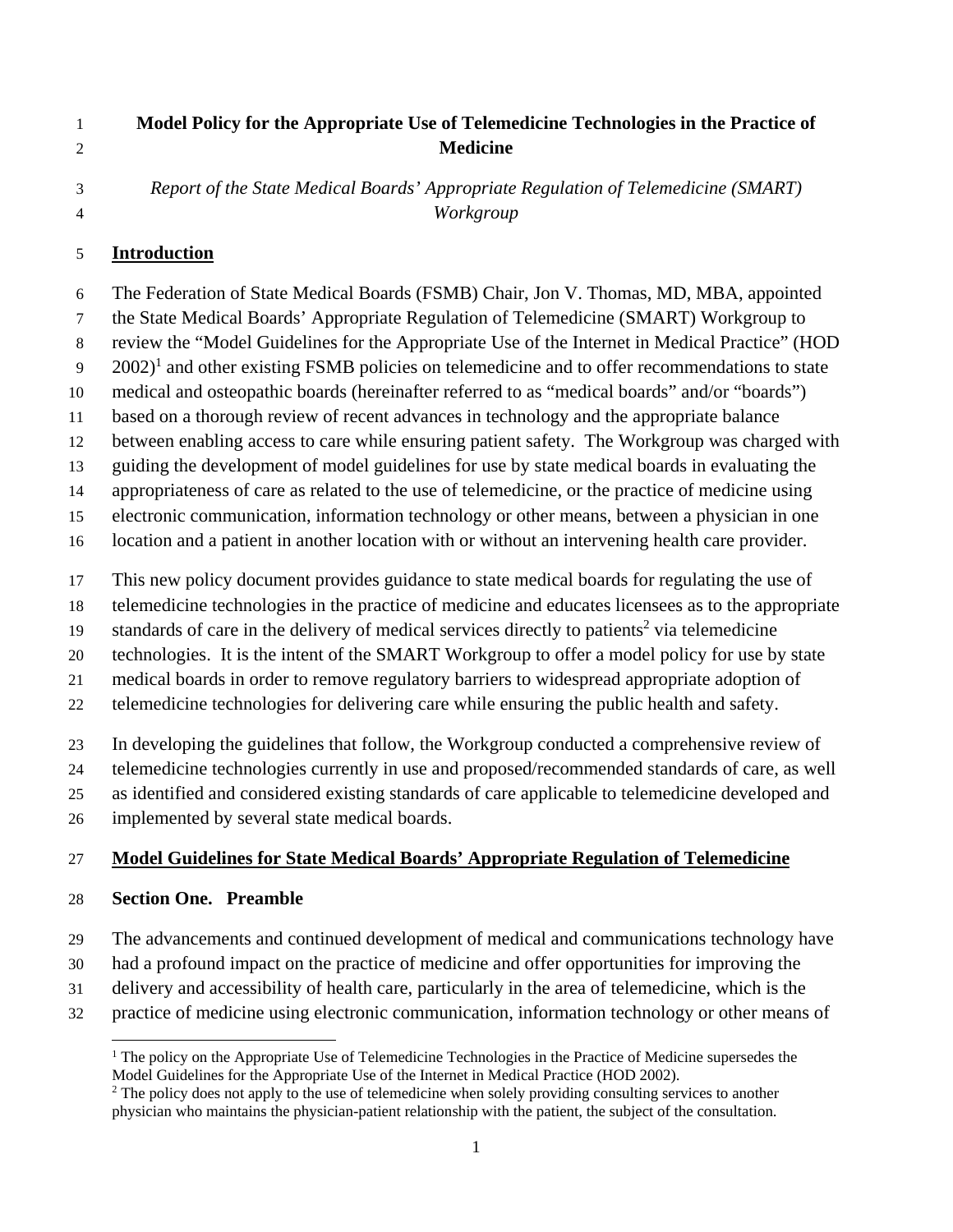- 1 interaction between a licensee in one location and a patient in another location with or without an
- 2 intervening healthcare provider.<sup>3</sup> However, state medical boards, in fulfilling their duty to
- 3 protect the public, face complex regulatory challenges and patient safety concerns in adapting
- 4 regulations and standards historically intended for the in-person provision of medical care to new
- 5 delivery models involving telemedicine technologies, including but not limited to: 1)
- 6 determining when a physician-patient relationship is established; 2) assuring privacy of patient
- 7 data; 3) guaranteeing proper evaluation and treatment of the patient; and 4) limiting the
- 8 prescribing and dispensing of certain medications.
- 9 The [Name of Board] recognizes that using telemedicine technologies in the delivery of medical
- 10 services offers potential benefits in the provision of medical care. The appropriate application of
- 11 these technologies can enhance medical care by facilitating communication with physicians and
- 12 their patients or other health care providers, including prescribing medication, obtaining

13 laboratory results, scheduling appointments, monitoring chronic conditions, providing health

- 14  $\alpha$  care information, and clarifying medical advice.<sup>4</sup>
- 15 These guidelines should not be construed to alter the scope of practice of any health care
- 16 provider or authorize the delivery of health care services in a setting, or in a manner, not
- 17 otherwise authorized by law. In fact, these guidelines support a consistent standard of care and
- 18 scope of practice notwithstanding the delivery tool or business method in enabling Physician-to-
- 19 Patient communications. For clarity, a physician using telemedicine technologies in the
- 20 provision of medical services to a patient (whether existing or new) must take appropriate steps
- 21 to establish the physician-patient relationship and conduct all appropriate evaluations and history
- 22 of the patient consistent with traditional standards of care for the particular patient presentation.
- 23 As such, some situations and patient presentations are appropriate for the utilization of

24 telemedicine technologies as a component of, or in lieu of, in-person provision of medical care,

- 25 while others are not.<sup>5</sup>
- 26 The Board has developed these guidelines to educate licensees as to the appropriate use of
- 27 telemedicine technologies in the practice of medicine. The [Name of Board] is committed to
- 28 assuring patient access to the convenience and benefits afforded by telemedicine technologies,
- 29 while promoting the responsible practice of medicine by physicians.
- 30 It is the expectation of the Board that physicians who provide medical care, electronically or 31 otherwise, maintain the highest degree of professionalism and should:
- 32 Place the welfare of patients first;
- 33 Maintain acceptable and appropriate standards of practice;
- 34 Adhere to recognized ethical codes governing the medical profession;

 <sup>3</sup> *See* Center for Telehealth and eHealth Law (Ctel), http://ctel.org/ (last visited Dec. 17, 2013). 4 *Id*. 5 *See* Cal. Bus. & Prof. Code § 2290.5(d).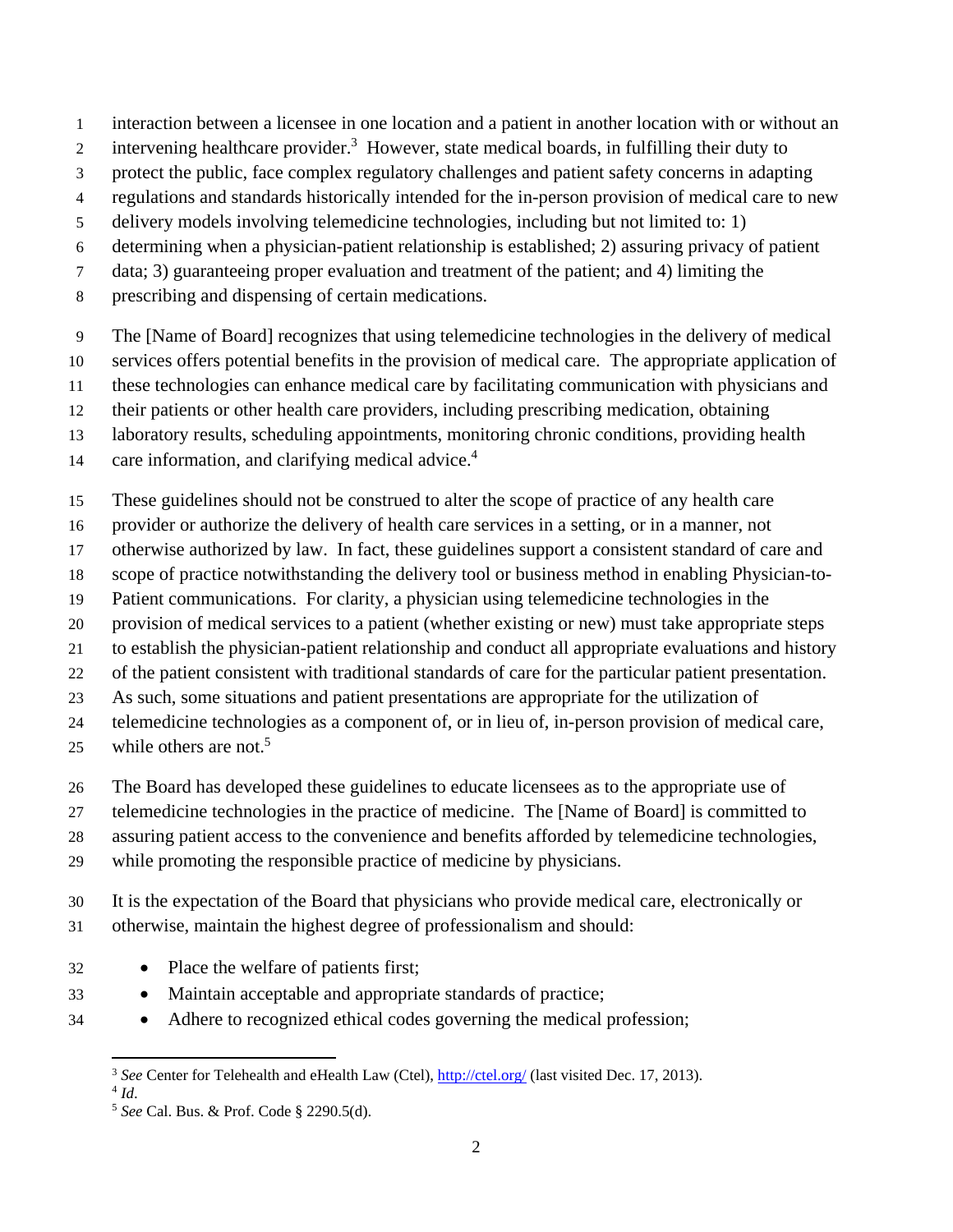- 1 Properly supervise non-physician clinicians; and
- 2 Protect patient confidentiality.

### 3 **Section Two. Establishing the Physician-Patient Relationship**

4 The health and well-being of patients depends upon a collaborative effort between the physician 5 and patient.<sup>6</sup> The relationship between the physician and patient is complex and is based on the 6 mutual understanding of the shared responsibility for the patient's health care. Although the 7 Board recognizes that it may be difficult in some circumstances to precisely define the beginning 8 of the physician-patient relationship, particularly when the physician and patient are in separate 9 locations, it tends to begin when an individual with a health-related matter seeks assistance from 10 a physician who may provide assistance. However, the relationship is clearly established when 11 the physician agrees to undertake diagnosis and treatment of the patient, and the patient agrees to 12 be treated, whether or not there has been an encounter in person between the physician (or other 13 appropriately supervised health care practitioner) and patient.

14 The physician-patient relationship is fundamental to the provision of acceptable medical care. It

- 15 is the expectation of the Board that physicians recognize the obligations, responsibilities, and
- 16 patient rights associated with establishing and maintaining a physician-patient relationship. A
- 17 physician is discouraged from rendering medical advice and/or care using telemedicine
- 18 technologies without (1) fully verifying and authenticating the location and, to the extent
- 19 possible, identifying the requesting patient; (2) disclosing and validating the provider's identity
- 20 and applicable credential(s); and (3) obtaining appropriate consents from requesting patients
- 21 after disclosures regarding the delivery models and treatment methods or limitations, including
- 22 any special informed consents regarding the use of telemedicine technologies. An appropriate
- 23 physician-patient relationship has not been established when the identity of the physician may be
- 24 unknown to the patient. Where appropriate, a patient must be able to select an identified
- 25 physician for telemedicine services and not be assigned to a physician at random.

### 26 **Section Three. Definitions**

27 For the purpose of these guidelines, the following definitions apply:

- 28 "Telemedicine" means the practice of medicine using electronic communications, information
- 29 technology or other means between a licensee in one location, and a patient in another location
- 30 with or without an intervening healthcare provider. Generally, telemedicine is not an audio-only,
- 31 telephone conversation, e-mail/instant messaging conversation, or fax. It typically involves the
- 32 application of secure videoconferencing or store and forward technology to provide or support

<sup>6</sup> American Medical Association, Council on Ethical and Judicial Affairs, *Fundamental Elements of the Patient-Physician Relationship* (1990), *available at* http://www.ama-assn.org/resources/doc/code-medical-ethics/1001a.pdf.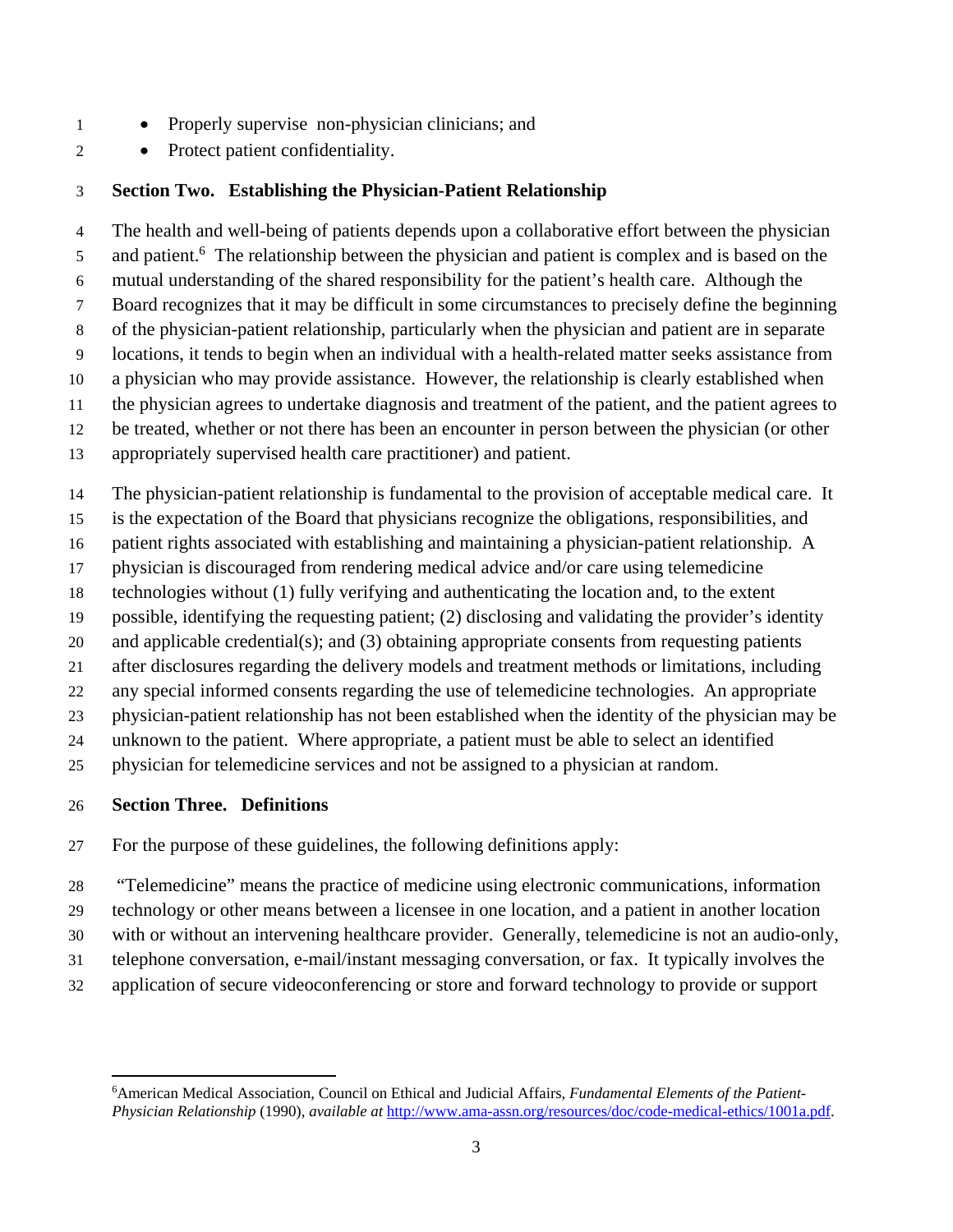- 1 healthcare delivery by replicating the interaction of a traditional, encounter in person between a
- 2 provider and a patient.<sup>7</sup>
- 3 "Telemedicine Technologies" means technologies and devices enabling secure electronic
- 4 communications and information exchange between a licensee in one location and a patient in
- 5 another location with or without an intervening healthcare provider.

# 6 **Section Four. Guidelines for the Appropriate Use of Telemedicine Technologies in Medical**  7 **Practice**

- 8 The [Name of Board] has adopted the following guidelines for physicians utilizing telemedicine
- 9 technologies in the delivery of patient care, regardless of an existing physician-patient
- 10 relationship prior to an encounter:

## 11 Licensure:

12 A physician must be licensed by, or under the jurisdiction of, the medical board of the state

13 where the patient is located. The practice of medicine occurs where the patient is located at the

14 time telemedicine technologies are used. Physicians who treat or prescribe through online

15 services sites are practicing medicine and must possess appropriate licensure in all jurisdictions

- 16 where patients receive care. $8<sup>8</sup>$
- 17 Establishment of a Physician-Patient Relationship:
- 18 Where an existing physician-patient relationship is not present, a physician must take appropriate
- 19 steps to establish a physician-patient relationship consistent with the guidelines identified in
- 20 Section Two, and, while each circumstance is unique, such physician-patient relationships may
- 21 be established using telemedicine technologies provided the standard of care is met.
- 22 Evaluation and Treatment of the Patient:
- 23 A documented medical evaluation and collection of relevant clinical history commensurate with
- 24 the presentation of the patient to establish diagnoses and identify underlying conditions and/or
- 25 contra-indications to the treatment recommended/provided must be obtained prior to providing
- 26 treatment, including issuing prescriptions, electronically or otherwise. Treatment and
- 27 consultation recommendations made in an online setting, including issuing a prescription via
- 28 electronic means, will be held to the same standards of appropriate practice as those in traditional
- 29 (encounter in person) settings. Treatment, including issuing a prescription based solely on an
- 30 online questionnaire, does not constitute an acceptable standard of care.
- 31 Informed Consent:

 <sup>7</sup> *See* Ctel. 8

Federation of State Medical Boards, *A Model Act to Regulate the Practice of Medicine Across State Lines* (April 1996), *available at* http://www.fsmb.org/pdf/1996\_grpol\_telemedicine.pdf.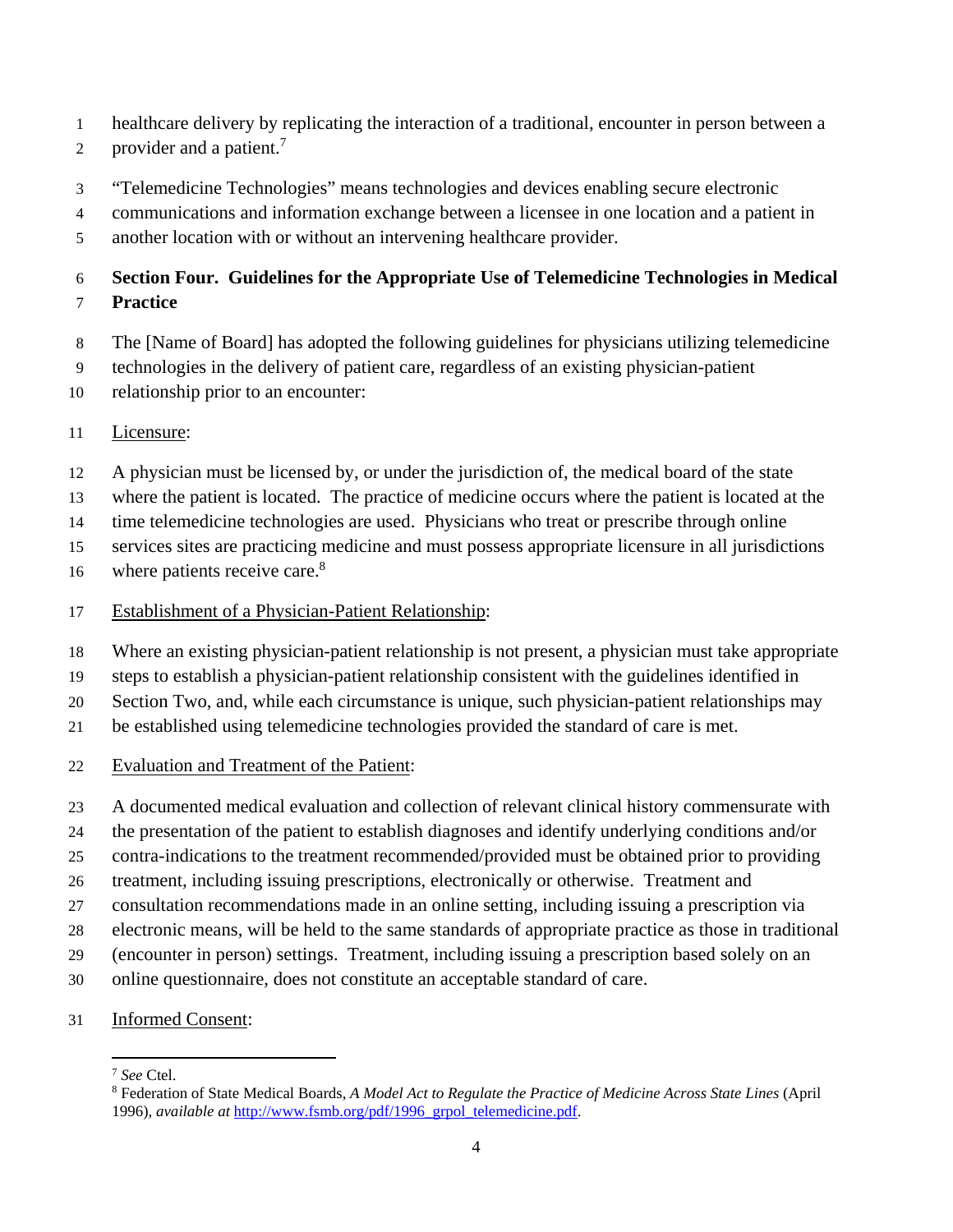- 1 Evidence documenting appropriate patient informed consent for the use of telemedicine
- 2 technologies must be obtained and maintained. Appropriate informed consent should, as a
- 3 baseline, include the following terms:
- 4 Identification of the patient, the physician and the physician's credentials;
- 5 Types of transmissions permitted using telemedicine technologies (e.g. prescription 6 refills, appointment scheduling, patient education, etc.);
- <sup>7</sup> The patient agrees that the physician determines whether or not the condition being 8 diagnosed and/or treated is appropriate for a telemedicine encounter;
- 9 Details on security measures taken with the use of telemedicine technologies, such as 10 encrypting data, password protected screen savers and data files, or utilizing other 11 reliable authentication techniques, as well as potential risks to privacy notwithstanding 12 such measures;
- 13 Hold harmless clause for information lost due to technical failures; and
- 14 Requirement for express patient consent to forward patient-identifiable information to a 15 third party.

### 16 Continuity of Care:

- 17 Patients should be able to seek, with relative ease, follow-up care or information from the
- 18 physician [or physician's designee] who conducts an encounter using telemedicine technologies.
- 19 Physicians solely providing services using telemedicine technologies with no existing physician-
- 20 patient relationship prior to the encounter must make documentation of the encounter using
- 21 telemedicine technologies easily available to the patient, and subject to the patient's consent, any
- 22 identified care provider of the patient immediately after the encounter.
- 23 Referrals for Emergency Services:
- 24 An emergency plan is required and must be provided by the physician to the patient when the
- 25 care provided using telemedicine technologies indicates that a referral to an acute care facility or
- 26 ER for treatment is necessary for the safety of the patient. The emergency plan should include a
- 27 formal, written protocol appropriate to the services being rendered via telemedicine technologies.

# 28 Medical Records:

- 29 The medical record should include, if applicable, copies of all patient-related electronic
- 30 communications, including patient-physician communication, prescriptions, laboratory and test
- 31 results, evaluations and consultations, records of past care, and instructions obtained or produced
- 32 in connection with the utilization of telemedicine technologies. Informed consents obtained in
- 33 connection with an encounter involving telemedicine technologies should also be filed in the
- 34 medical record. The patient record established during the use of telemedicine technologies must
- 35 be accessible and documented for both the physician and the patient, consistent with all
- 36 established laws and regulations governing patient healthcare records.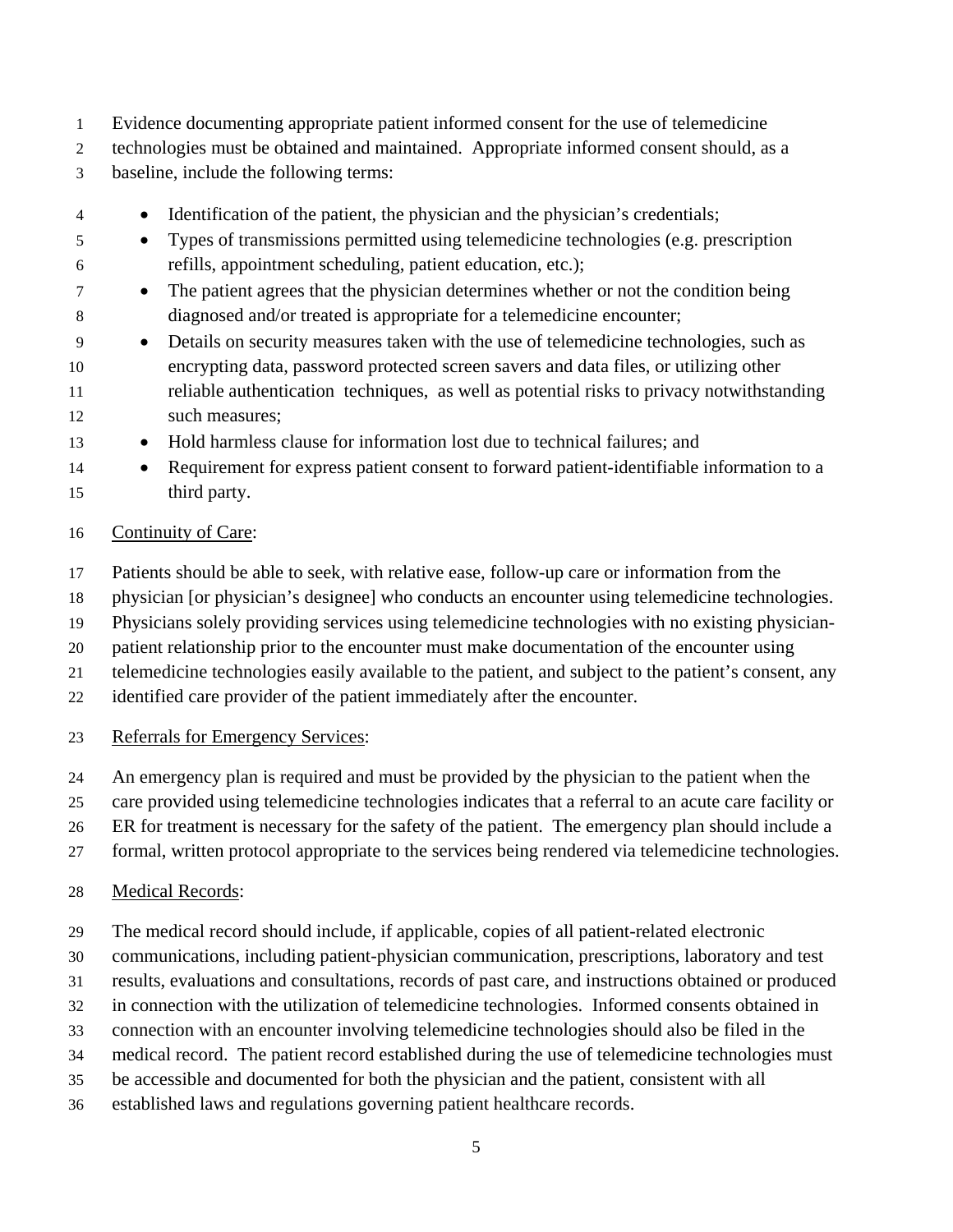### 1 Privacy and Security of Patient Records & Exchange of Information:

- 2 Physicians should meet or exceed applicable federal and state legal requirements of
- 3 medical/health information privacy, including compliance with the Health Insurance Portability
- 4 and Accountability Act (HIPAA) and state privacy, confidentiality, security, and medical
- 5 retention rules. Physicians are referred to "Standards for Privacy of Individually Identifiable
- 6 Health Information," issued by the Department of Health and Human Services ( $HHS$ ).<sup>9</sup>
- 7 Guidance documents are available on the HHS Office for Civil Rights Web site at:
- 8 www.hhs.gov/ocr/hipaa.
- 9 Written policies and procedures should be maintained at the same standard as traditional face-to-
- 10 face encounters for documentation, maintenance, and transmission of the records of the
- 11 encounter using telemedicine technologies. Such policies and procedures should address (1)
- 12 privacy, (2) health-care personnel (in addition to the physician addressee) who will process
- 13 messages, (3) hours of operation, (4) types of transactions that will be permitted electronically,
- 14 (5) required patient information to be included in the communication, such as patient name,
- 15 identification number and type of transaction, (6) archival and retrieval, and (7) quality oversight
- 16 mechanisms. Policies and procedures should be periodically evaluated for currency and be
- 17 maintained in an accessible and readily available manner for review.
- 18 Sufficient privacy and security measures must be in place and documented to assure
- 19 confidentiality and integrity of patient-identifiable information. Transmissions, including patient
- 20 e-mail, prescriptions, and laboratory results must be secure within existing technology (i.e.
- 21 password protected, encrypted electronic prescriptions, or other reliable authentication
- 22 techniques). All patient-physician e-mail, as well as other patient-related electronic
- 23 communications, should be stored and filed in the patient's medical record, consistent with
- 24 traditional record-keeping policies and procedures.
- 25 Disclosures and Functionality on Online Services Making Available Telemedicine Technologies:
- 26 Online services used by physicians providing medical services using telemedicine technologies 27 should clearly disclose:
- 28
- 29 Specific services provided;
- 30 Contact information for physician;
- 31 Licensure and qualifications of physician(s) and associated physicians;
- 32 Fees for services and how payment is to be made;
- 33 Financial interests, other than fees charged, in any information, products, or services 34 provided by a physician;
- <sup>35</sup> Appropriate uses and limitations of the site, including emergency health situations;

  $9$  45 C.F.R. § 160, 164 (2000).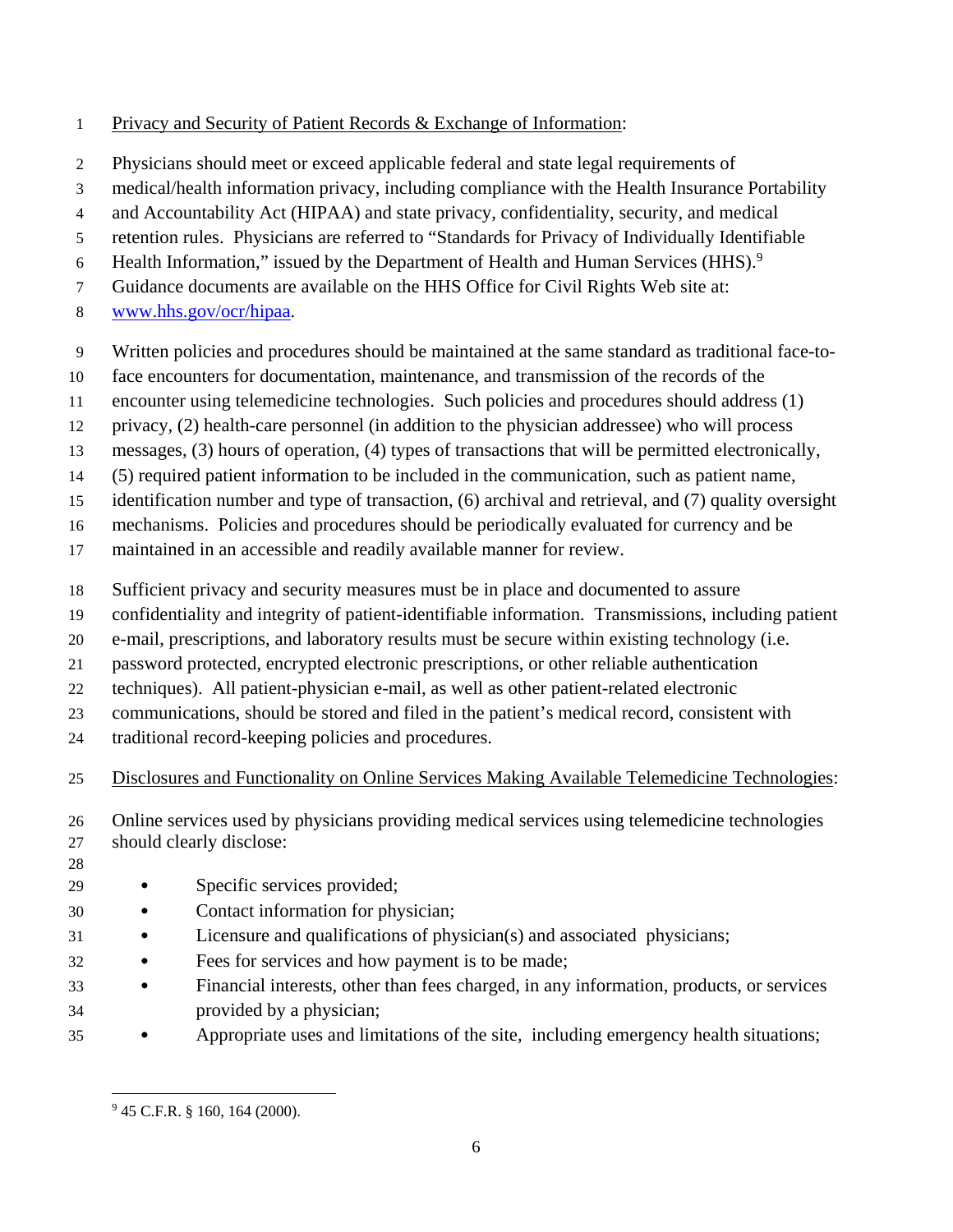- 1 Uses and response times for e-mails, electronic messages and other communications 2 transmitted via telemedicine technologies;
- 3 To whom patient health information may be disclosed and for what purpose;
- 4 Rights of patients with respect to patient health information; and
- 5 Information collected and any passive tracking mechanisms utilized.
- 6 Online services used by physicians providing medical services using telemedicine technologies 7 should provide patients a clear mechanism to:
- 8 Access, supplement and amend patient-provided personal health information;
- 9 Provide feedback regarding the site and the quality of information and services; and
- 10 Register complaints, including information regarding filing a complaint with the 11 applicable state medical and osteopathic board(s).
- 12 Online services must have accurate and transparent information about the website
- 13 owner/operator, location, and contact information, including a domain name that accurately
- 14 reflects the identity.
- 15 Advertising or promotion of goods or products from which the physician receives direct
- 16 remuneration, benefits, or incentives (other than the fees for the medical care services) is
- 17 prohibited. Notwithstanding, online services may provide links to general health information
- 18 sites to enhance patient education; however, the physician should not benefit financially from
- 19 providing such links or from the services or products marketed by such links. When providing
- 20 links to other sites, physicians should be aware of the implied endorsement of the information,
- 21 services or products offered from such sites. The maintenance of preferred relationships with
- 22 any pharmacy is prohibited. Physicians shall not transmit prescriptions to a specific pharmacy,
- 23 or recommend a pharmacy, in exchange for any type of consideration or benefit form that
- 24 pharmacy.

### 25 Prescribing:

- 26 Telemedicine technologies, where prescribing may be contemplated, must implement measures
- 27 to uphold patient safety in the absence of traditional physical examination. Such measures
- 28 should guarantee that the identity of the patient and provider is clearly established and that
- 29 detailed documentation for the clinical evaluation and resulting prescription is both enforced and
- 30 independently kept. Measures to assure informed, accurate, and error prevention prescribing
- 31 practices (e.g. integration with e-Prescription systems) are encouraged. To further assure patient
- 32 safety in the absence of physical examination, telemedicine technologies should limit medication
- 33 formularies to ones that are deemed safe by [Name of Board].
- 34 Prescribing medications, in-person or via telemedicine, is at the professional discretion of the
- 35 physician. The indication, appropriateness, and safety considerations for each telemedicine visit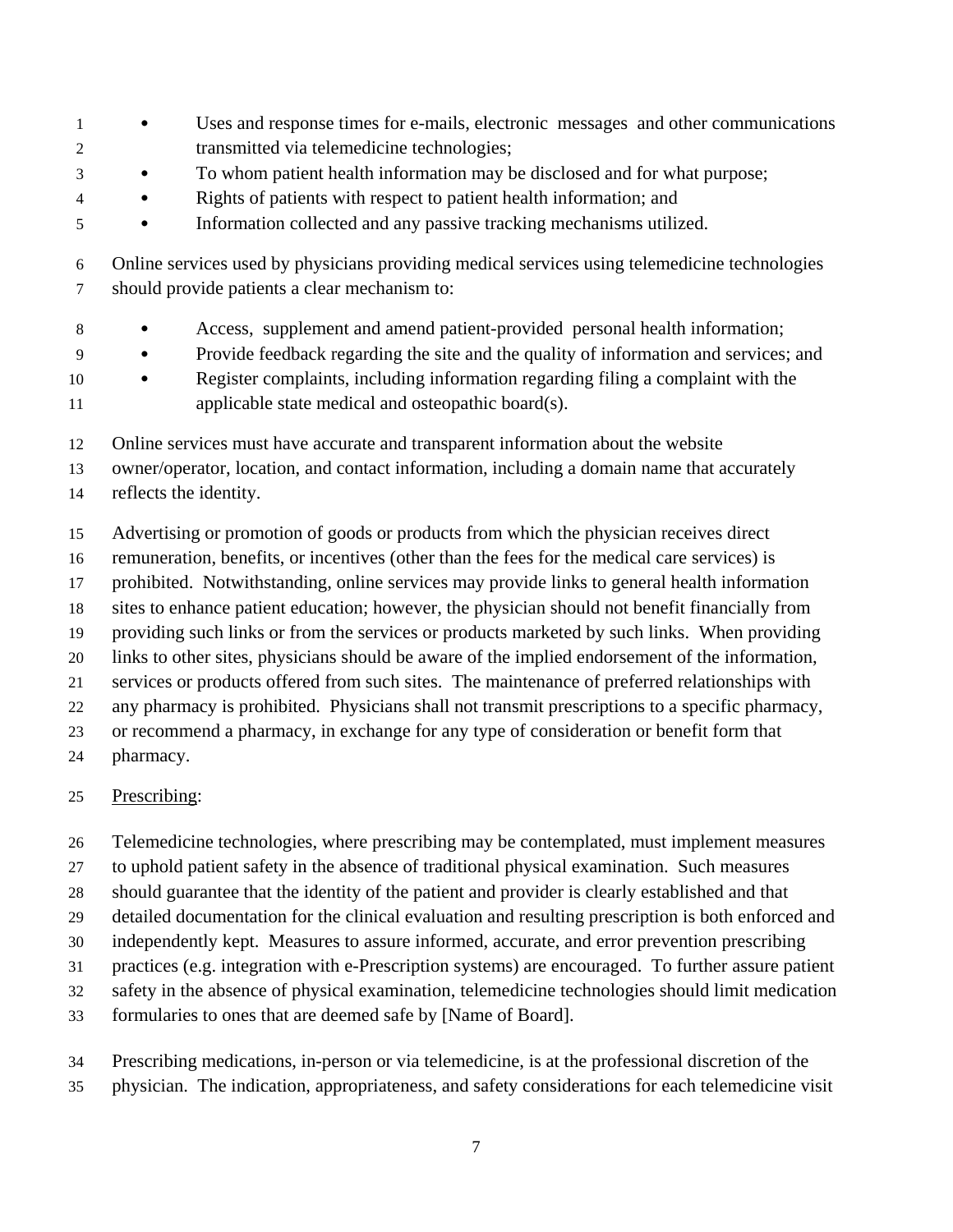- 1 prescription must be evaluated by the physician in accordance with current standards of practice
- 2 and consequently carry the same professional accountability as prescriptions delivered during an
- 3 encounter in person. However, where such measures are upheld, and the appropriate clinical
- 4 consideration is carried out and documented, physicians may exercise their judgment and
- 5 prescribe medications as part of telemedicine encounters.

#### 6 **Section Five. Parity of Professional and Ethical Standards**

- 7 Physicians are encouraged to comply with nationally recognized health online service standards
- 8 and codes of ethics, such as those promulgated by the American Medical Association, American
- 9 Osteopathic Association, Health Ethics Initiative 2000, Health on the Net and the American
- 10 Accreditation HealthCare Commission (URAC).
- 11 There should be parity of ethical and professional standards applied to all aspects of a
- 12 physician's practice.
- 13 A physician's professional discretion as to the diagnoses, scope of care, or treatment should not
- 14 be limited or influenced by non-clinical considerations of telemedicine technologies, and
- 15 physician remuneration or treatment recommendations should not be materially based on the
- 16 delivery of patient-desired outcomes (i.e. a prescription or referral) or the utilization of
- 17 telemedicine technologies.
- 18 [END].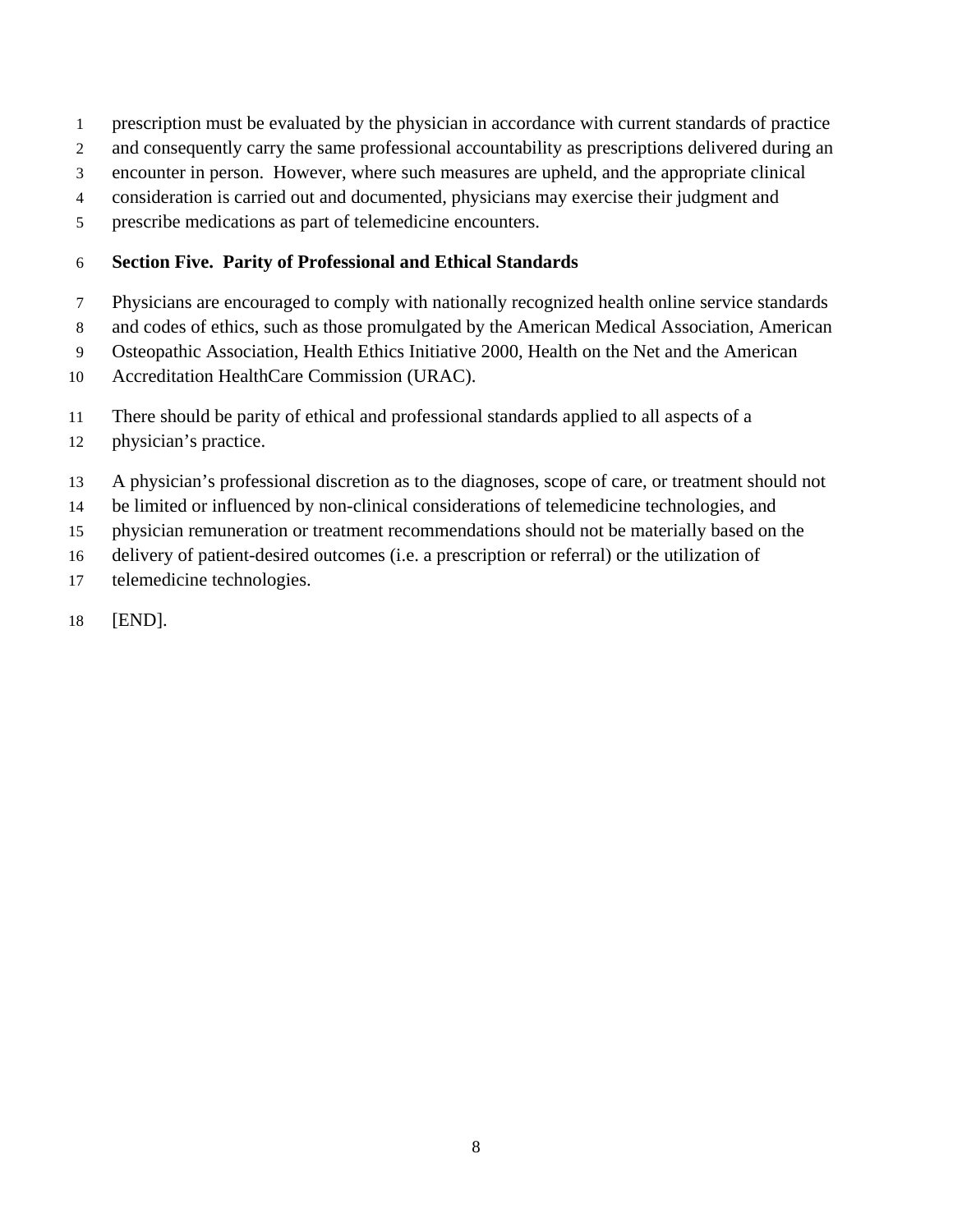#### 1 **References**

- 2 American Accreditation HealthCare Commission. *Health Web Site Standards*. July 2001.
- 3 AMA. Council on Ethical and Judicial Affairs. *Code of Medical Ethics*. 2000-2001.
- 4 AMA. *Report of the Council on Medical Service*. Medical Care Online. 4-A-01 (June 2001).
- 5 College of Physicians and Surgeons of Alberta. *Policy Statement*. *Physician/Patient*  6 *Relationships* (February 2000).
- 7 Colorado Board of Medical Examiners. *Policy Statement Concerning the Physician-Patient*  8 *Relationship*.
- 9 The Department of Health and Human Services, HIPPA Standards for Privacy of Individually 10 Identifiable Health Information. August 14, 2002.
- 11 FSMB. *A Model Act to Regulate the Practice of Medicine Across State Lines*. April 1996.
- 12 *Health Ethics Initiative 2000*. eHealth Code of Ethics. May 2000.
- 13 Health on the Net Foundation. *Code of Medical Conduct for Medical and Health Web Sites*. 14 January 2000.
- 15 La. Admin. Code tit. 46, pt. XLV, § 7501-7521.
- 16 New York Board for Professional Medical Conduct. Statements on Telemedicine (draft
- 17 document). October 2000.
- 18 North Carolina Medical Board. Position Statement. Documentation of the Physician-Patient
- 19 Relationship. May 1, 1996.
- 20 Oklahoma Board of Medical Licensure. Policy on Internet Prescribing. November 2, 2000.
- 21 South Carolina Board of Medical Examiners. Policy Statement. Internet Prescribing. July 17, 22 2000.
- 23 Texas State Board of Medical Examiners. Internet Prescribing Policy. December 11, 1999.
- 24 Washington Board of Osteopathic Medicine and Surgery. Policy Statement. Prescribing
- 25 Medication without Physician/Patient Relationship. June 2, 2000.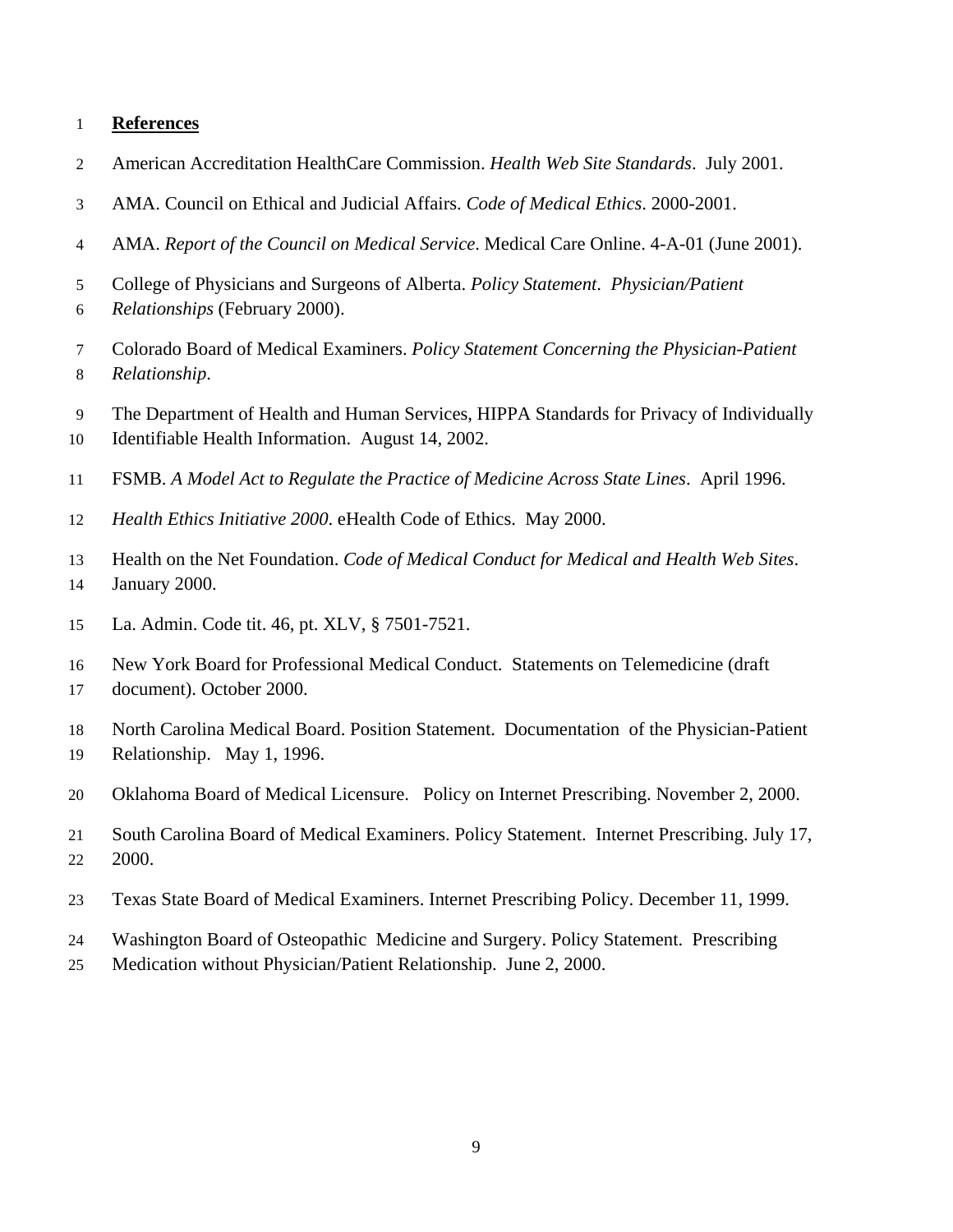#### SMART Workgroup

Kenneth B. Simons, MD, Chairman Chair, State of Wisconsin Dept of Safety & Professional Services

Michael R. Arambula, MD, PharmD Member, Texas Medical Board

Michael J. Arnold, MBA Member, North Carolina Medical Board

Ronald R. Burns, DO Chair, Florida Board of Osteopathic Medicine

Anna Earl, MD Immediate Past President, Montana Board of Medical Examiners

Gregory B. Snyder, MD President, Minnesota Board of Medical Practice

Jean Rawlings Sumner, MD Past Chair & Current Medical Director, Georgia Composite Medical Board

Ex-Officios

Jon V. Thomas, MD, MBA Chair, FSMB

Donald H. Polk, DO Chair-elect, FSMB

Humayun J. Chaudhry, DO, MACP President & CEO, FSMB

Subject Matter Experts

Elizabeth P. Hall WellPoint, Inc.

Alexis S. Gilroy, JD Jones Day LLP

Sherilyn Z. Pruitt, MPH Director, HRSA Office for the Advancement of Telehealth